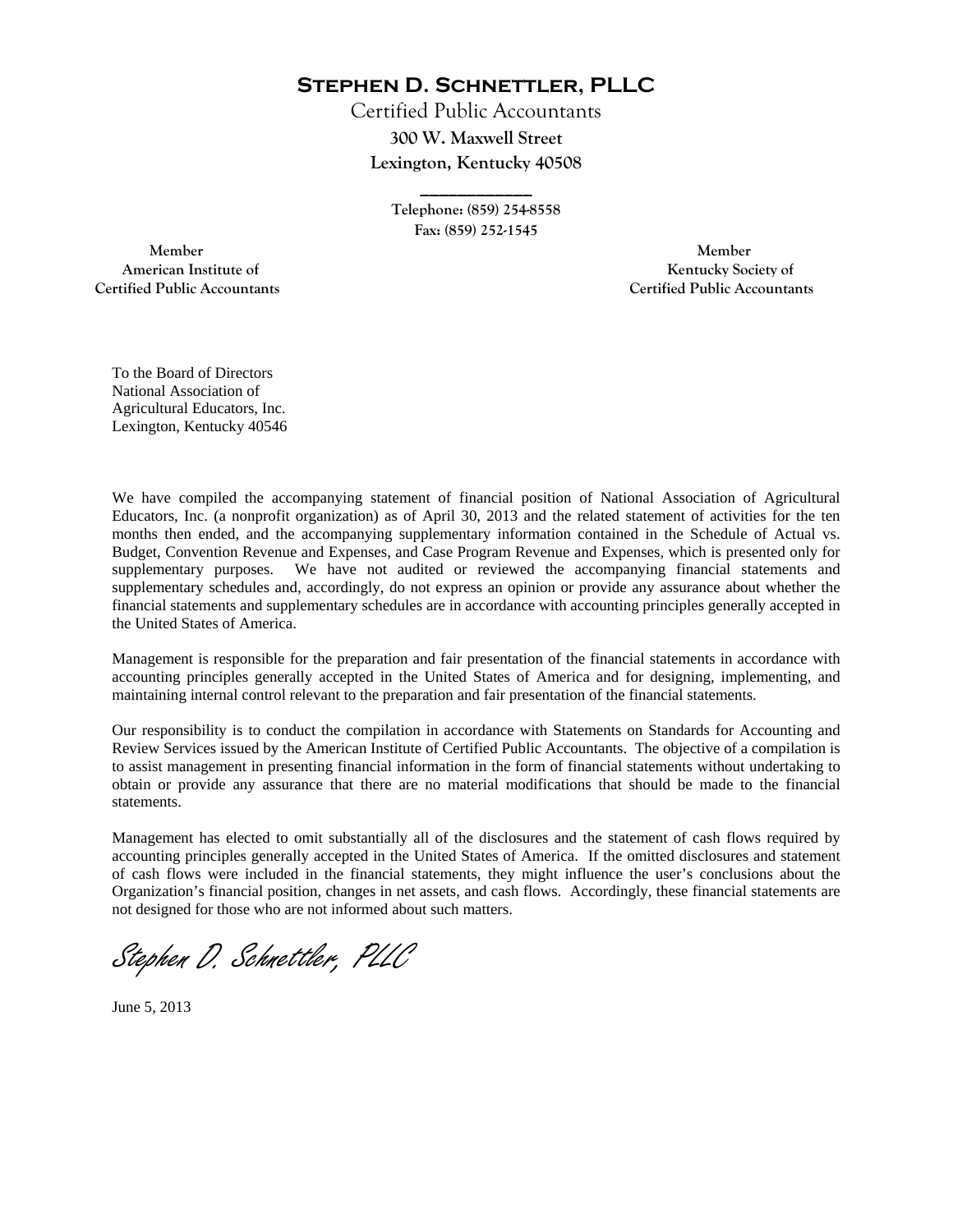# NATIONAL ASSOCIATION OF AGRICULTURAL EDUCATORS, INC. **Statement of Financial Position** April 30, 2013

| <b>ASSETS</b>                         |               |           |
|---------------------------------------|---------------|-----------|
| Cash on deposit                       | \$            | 132,586   |
| Investments - operating fund          |               | 479,433   |
| Investments - life membership fund    |               | 172,215   |
| Investments - reserve fund            |               | 86,420    |
| Accounts receivable                   |               | 202,850   |
| Prepaid expenses                      |               | 46,279    |
| Property and equipment - CASE         |               | 912       |
| Property and equipment                |               | 11,735    |
| <b>TOTAL ASSETS</b>                   | \$            | 1,132,430 |
| <b>LIABILITIES AND NET ASSETS</b>     |               |           |
| <b>LIABILITIES</b>                    |               |           |
| Accounts payable                      | $\mathcal{S}$ | 77,692    |
| Accrued leave payable                 |               | 26,290    |
| Other current liabilities             |               | 4,567     |
| <b>TOTAL LIABILITIES</b>              |               | 108,549   |
| <b>NET ASSETS</b>                     |               |           |
| Unrestricted net assets:              |               |           |
| Current operation                     |               | 596,119   |
| Board designated for special purposes |               | 157,411   |
| Temporarily restricted net assets     |               | 1,447     |
| <b>CASE Project</b>                   |               | 268,904   |
| <b>TOTAL NET ASSETS</b>               |               | 1,023,881 |
| TOTAL LIABILITIES AND NET ASSETS      | \$            | 1,132,430 |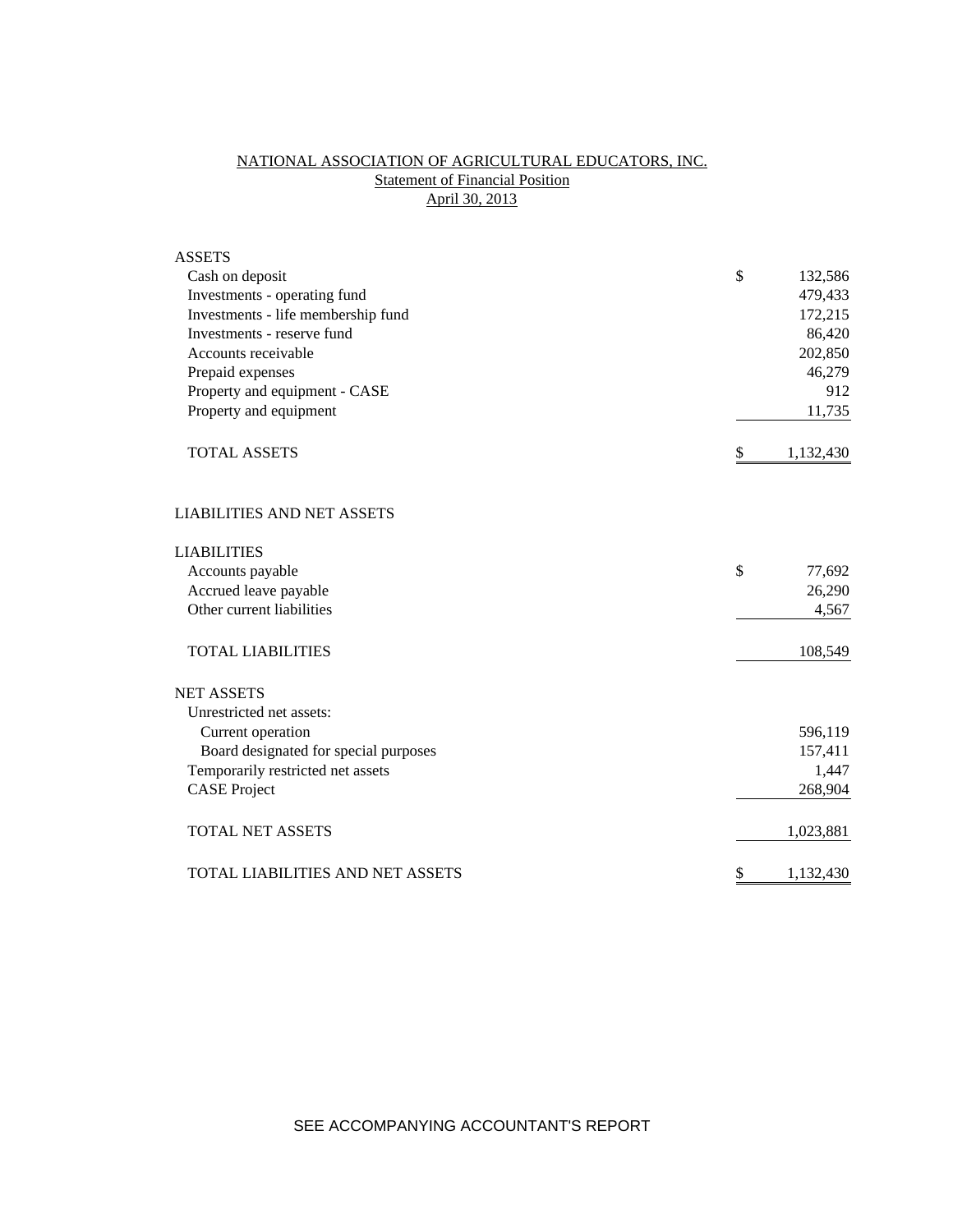### NATIONAL ASSOCIATION OF AGRICULTURAL EDUCATORS, INC. **Statement of Activities** For the Ten Months Ended April 30, 2013

|                                       | Unrestricted  |    |            |             |               |    |           |  |
|---------------------------------------|---------------|----|------------|-------------|---------------|----|-----------|--|
|                                       | Current       |    | Board      | Temporarily | CASE          |    |           |  |
|                                       | Operations    |    | Designated | Restricted  | Project       |    | Total     |  |
| Revenue, Gains and Losses             |               |    |            |             |               |    |           |  |
| Membership dues                       | \$<br>389,355 | \$ | 4,080      | \$          | \$            | \$ | 393,435   |  |
| Convention registration               | 94,847        |    |            |             |               |    | 94,847    |  |
| Sponsorship and awards                | 17,700        |    |            |             |               |    | 17,700    |  |
| Merchandise sales                     | 3,990         |    |            |             |               |    | 3,990     |  |
| Contributions                         |               |    |            | 695         |               |    | 695       |  |
| Management fees                       | 71,175        |    |            |             |               |    | 71,175    |  |
| Net realized and unrealized           |               |    |            |             |               |    |           |  |
| gains (losses) on securities          | 83,721        |    |            |             |               |    | 83,721    |  |
| Interest and dividends                | 2,713         |    |            |             |               |    | 2,713     |  |
| FFA Foundation projects               | 119,734       |    |            |             |               |    | 119,734   |  |
| CASE Program income                   |               |    |            |             | 963,699       |    | 963,699   |  |
| Other income                          | 217,351       |    |            |             |               |    | 217,351   |  |
| Total Revenue, Gaines and Losses      | 1,000,586     |    | 4,080      | 695         | 963,699       |    | 1,969,060 |  |
| Net Assets Released from Restrictions |               |    |            |             |               |    |           |  |
| Total Revenue, Gains and Losses       |               |    |            |             |               |    |           |  |
| and Reclassifications                 | 1,000,586     |    | 4,080      | 695         | 963,699       |    | 1,969,060 |  |
| Expenses                              |               |    |            |             |               |    |           |  |
| General expenses                      | 725,198       |    |            |             |               |    | 725,198   |  |
| FFA Foundation projects               | 117,586       |    |            |             |               |    | 117,586   |  |
| Case Program expenses                 |               |    |            |             | 777,321       |    | 777,321   |  |
| Convention expenses                   | 113,962       |    |            |             |               |    | 113,962   |  |
| Total expenses                        | 956,746       |    |            |             | 777,321       |    | 1,734,067 |  |
| INCREASE (DECREASE) IN NET ASSETS     | 43,840        |    | 4,080      | 695         | 186,378       |    | 234,993   |  |
| NET ASSETS AT BEGINNING OF PERIOD     | 552,279       |    | 153,331    | 752         | 82,526        |    | 788,888   |  |
| NET ASSETS AT END OF PERIOD           | \$<br>596,119 | \$ | 157,411    | \$<br>1,447 | \$<br>268,904 | \$ | 1,023,881 |  |

SEE ACCOMPANYING ACCOUNTANT'S REPORT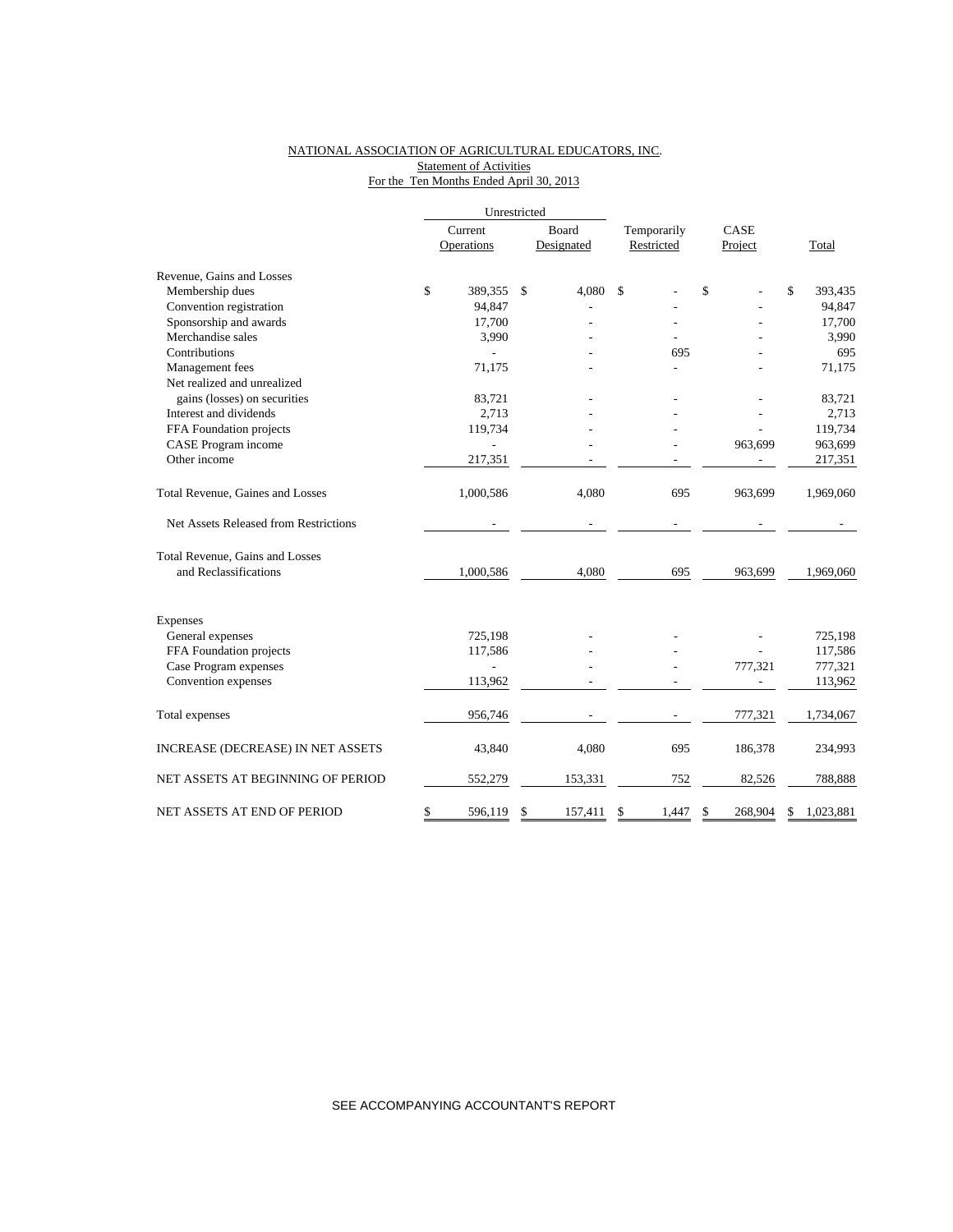### NATIONAL ASSOCIATION OF AGRICULTURAL EDUCATORS, INC. Schedule of Actual vs. Budget

For the One and Ten Months Ended April 30, 2013

|                                                                 | <b>MONTH</b><br><b>ACTUAL</b> |                                | <b>MONTH</b><br><b>BUDGET</b> | <b>MONTH</b><br><b>SVARIANCE</b> | YEAR TO DATE<br><b>ACTUAL</b>     |               | <b>YEAR</b><br><b>BUDGET</b> | <b>YEAR</b><br><b>SVARIANCE</b> |
|-----------------------------------------------------------------|-------------------------------|--------------------------------|-------------------------------|----------------------------------|-----------------------------------|---------------|------------------------------|---------------------------------|
| <b>REVENUE</b>                                                  |                               |                                |                               |                                  |                                   |               |                              |                                 |
| Member dues                                                     | \$                            | -S<br>6,915                    | 32,194                        | \$<br>$(25,279)$ \$              | 374.685                           | <sup>\$</sup> | 386,325                      | \$<br>(11, 640)                 |
| Corporate membership dues                                       |                               | 1,500                          | 2,375                         | (875)                            | 18,750                            |               | 28,500                       | (9,750)                         |
| <b>NSTA Dues</b>                                                |                               |                                | L,                            |                                  | $\overline{a}$<br>L,              |               |                              |                                 |
| Delmar scholarships                                             |                               | $\overline{a}$                 | 625                           | (625)                            | 71,175                            |               | 7,500                        | (7,500)                         |
| Foundation management fees<br>MBNA affinity credit card program |                               |                                | 7,500<br>÷,                   | (7,500)                          | $\overline{a}$                    |               | 90,000                       | (18, 825)                       |
| Toyota vehicle lease management fee                             |                               | ÷.                             | ٠                             | ä,                               | $\overline{a}$                    |               |                              |                                 |
| Interest and dividends                                          |                               | 113                            | 833                           | (720)                            | 2,045                             |               | 10,000                       | (7,955)                         |
| Net realized and unrealized                                     |                               |                                |                               |                                  |                                   |               |                              |                                 |
| gains (losses) on securities                                    |                               | 8,740                          | 2,583                         | 6,157                            | 83,721                            |               | 31,000                       | 52,721                          |
| Merchandise sales                                               |                               | 208                            | 708                           | (500)                            | 3,990                             |               | 8,500                        | (4,510)                         |
| Investment income, Life Fund                                    |                               | 88                             | 333                           | (245)                            | 668                               |               | 4,000                        | (3, 332)                        |
| Contributions, Legislative Fund                                 |                               | 90                             | ÷.                            | 90                               | 695                               |               | $\overline{\phantom{a}}$     | 695                             |
| Miscellaneous income                                            |                               | $\frac{1}{2}$                  | 500                           | (500)                            | 272                               |               | 6,000                        | (5,728)                         |
| Scholarship raffle proceeds                                     |                               |                                | 167                           | (167)                            | ÷                                 |               | 2,000                        | (2,000)                         |
| National Teach Ag Campaign                                      |                               | 2,418                          | ÷,                            | 2,418                            | 61,552                            |               | 90,000                       | (28, 448)                       |
| Teacher crisis fund                                             |                               | 452                            | ÷,                            | 452                              | 5,042                             |               | ÷,                           | 5,042                           |
| <b>BFRDP</b> Grant                                              |                               |                                | ÷,                            | $\overline{\phantom{a}}$         | i,                                |               | L,                           |                                 |
| AEM business manager stipend                                    |                               |                                | 333                           | (333)                            | $\overline{a}$                    |               | 4,000                        | (4,000)                         |
| GMAC SmartEdge program                                          |                               |                                | ÷,                            | à.                               | ä,                                |               | ÷,                           | ÷.                              |
| Webinar revenue                                                 |                               |                                | Ĭ.                            |                                  |                                   |               | J.                           |                                 |
| DuPont Agrisciense                                              |                               |                                |                               |                                  | 103,652                           |               |                              | 103.652                         |
| <b>NPS</b>                                                      |                               |                                | í.                            |                                  | ÷,                                |               | ÷,                           |                                 |
| State website development                                       |                               |                                | ä,                            |                                  | 800                               |               | ÷,                           | 800                             |
| Hurricane relief                                                |                               |                                | ÷,                            |                                  |                                   |               |                              |                                 |
| CASE management fee                                             |                               |                                | ä,                            |                                  | L,                                |               | 20,000                       | (20,000)                        |
| Council MMM management fee                                      |                               |                                | ÷,                            |                                  |                                   |               | 5,000                        | (5,000)                         |
| FFA Foundation project - TTTK                                   |                               |                                | 3,875                         | (3,875)                          | 44,683                            |               | 46,500                       | (1, 817)                        |
| FFA Foundation project - OPAP                                   |                               |                                | 1,000<br>1,000                | (1,000)                          | 9,718<br>8,491                    |               | 12,000<br>12,000             | (2, 282)<br>(3,509)             |
| FFA Foundation project - OMSP<br>FFA Foundation project - OT    |                               |                                | 917                           | (1,000)<br>(917)                 | 10,050                            |               | 11,000                       | (950)                           |
| FFA Foundation project - OYM                                    |                               |                                | 917                           | (917)                            | 9,685                             |               | 11,000                       | (1,315)                         |
| FFA Foundation project - Lifetime Achievement                   |                               |                                | 208                           | (208)                            | 1,994                             |               | 2,500                        | (506)                           |
| FFA Foundation project - Outstanding Service Citation           |                               |                                | 205                           | (205)                            | 1,176                             |               | 2,460                        | (1, 284)                        |
| FFA Foundation teacher workshop                                 |                               |                                | 958                           | (958)                            | 1,094                             |               | 11,500                       | (10, 406)                       |
| FFA Foundation internet café                                    |                               |                                | 500                           | (500)                            | 11,085                            |               | 6,000                        | 5,085                           |
| FFA Foundation Pfizer classroom                                 |                               |                                | 833                           | (833)                            | 4,243                             |               | 10,000                       | (5,757)                         |
| FFA Foundation Regional Grants Revenue                          |                               |                                | 1,500                         | (1,500)                          | $\sim$                            |               | 18,000                       | (18,000)                        |
| FFA Foundation Agriscience Teacher                              |                               |                                | 1,562                         | (1, 562)                         | 17,515                            |               | 18,740                       | (1,225)                         |
| FFA Foundation NATAA/NAII                                       |                               |                                | 10,000                        | (10,000)                         | ÷.                                |               | 120,000                      | (120,000)                       |
| CASE program net income                                         |                               | 213,957                        | $\frac{1}{2}$                 | 213,957                          | 186,378                           |               | ÷,                           | 186,378                         |
| Convention net income                                           |                               | $\frac{1}{2}$                  | 4,463                         | (4, 463)                         | 44,618                            |               | 44,560                       | 58                              |
| <b>TOTAL REVENUE</b>                                            |                               | 234,481                        | 76,089                        | 158,392                          | 1,077,777                         |               | 1,019,085                    | 58,692                          |
| <b>EXPENSES</b>                                                 |                               |                                |                               |                                  |                                   |               |                              |                                 |
| <b>Salaries</b>                                                 |                               | 25.193                         | 24,792                        | 401                              | 263,149                           |               | 297,506                      | (34, 357)                       |
| Taxes and benefits                                              |                               | 6,410                          | 6,501                         | (91)                             | 62,389                            |               | 78,011                       | (15, 622)                       |
| Computer service                                                |                               | 773                            | 542                           | 231                              | 4,966                             |               | 6,500                        | (1, 534)                        |
| Telephone                                                       |                               | 131                            | 417                           | (286)                            | 2,356                             |               | 5,000                        | (2,644)                         |
| Accounting                                                      |                               | 500                            | 1,104                         | (604)                            | 12,500                            |               | 13,250                       | (750)                           |
| Depreciation                                                    |                               | 261                            | 583                           | (322)                            | 2,613                             |               | 7,000                        | (4, 387)                        |
| Rent                                                            |                               | ÷.                             | 625                           | (625)                            | $\mathcal{L}_{\mathcal{A}}$       |               | 7,500                        | (7,500)                         |
| Insurance                                                       |                               | 188                            | 500                           | (312)                            | 6,323                             |               | 6,000                        | 323                             |
| Legal                                                           |                               | $\overline{\phantom{a}}$       | 83                            | (83)                             | 840                               |               | 1,000                        | (160)                           |
| Office Supplies                                                 |                               | 32                             | 583                           | (551)                            | 6,802                             |               | 7,000                        | (198)                           |
| Bank charges and investment fees                                |                               | 1,643                          | $\,$ 8 $\,$                   | 1,635                            | 6,305                             |               | 100                          | 6,205                           |
| Printing, general                                               |                               | 280                            | 333                           | (53)                             | 3,082<br>$\overline{\phantom{a}}$ |               | 4,000                        | (918)                           |
| Staff training<br>Taxes and licenses                            |                               | $\overline{\phantom{0}}$<br>ä, | 42<br>8                       | (42)                             | $20\,$                            |               | 500<br>100                   | (500)<br>(80)                   |
| Membership and contributions                                    |                               | 625                            | 1,667                         | (8)<br>(1,042)                   | 14,681                            |               | 20,000                       | (5,319)                         |
| Travel, staff                                                   |                               | 121                            | 2,083                         | (1, 962)                         | 18,643                            |               | 25,000                       | (6, 357)                        |
| Promotion and marketing                                         |                               | ÷,                             | 1,000                         | (1,000)                          | 12,212                            |               | 12,000                       | 212                             |
| Merchandise and diaries                                         |                               | ٠                              | 500                           | (500)                            | 7,064                             |               | 6,000                        | 1,064                           |
| Photocopying                                                    |                               | ÷,                             | $\,$ 8 $\,$                   | (8)                              | $\overline{\phantom{a}}$          |               | 100                          | (100)                           |
| Postage, general                                                |                               | 359                            | 500                           | (141)                            | 3,171                             |               | 6,000                        | (2,829)                         |
| Professional liability insurance                                |                               | $\frac{1}{2}$                  | 3,111                         | (3, 111)                         | 36,610                            |               | 37,335                       | (725)                           |
| Public relations                                                |                               | ٠                              | 50                            | (50)                             | 852                               |               | 600                          | 252                             |
| Scholarships                                                    |                               | $\overline{a}$                 | 938                           | (938)                            | 10,500                            |               | 11,250                       | (750)                           |
| Travel, regional secretaries                                    |                               | 1,221                          | 917                           | 304                              | 13,273                            |               | 11,000                       | 2,273                           |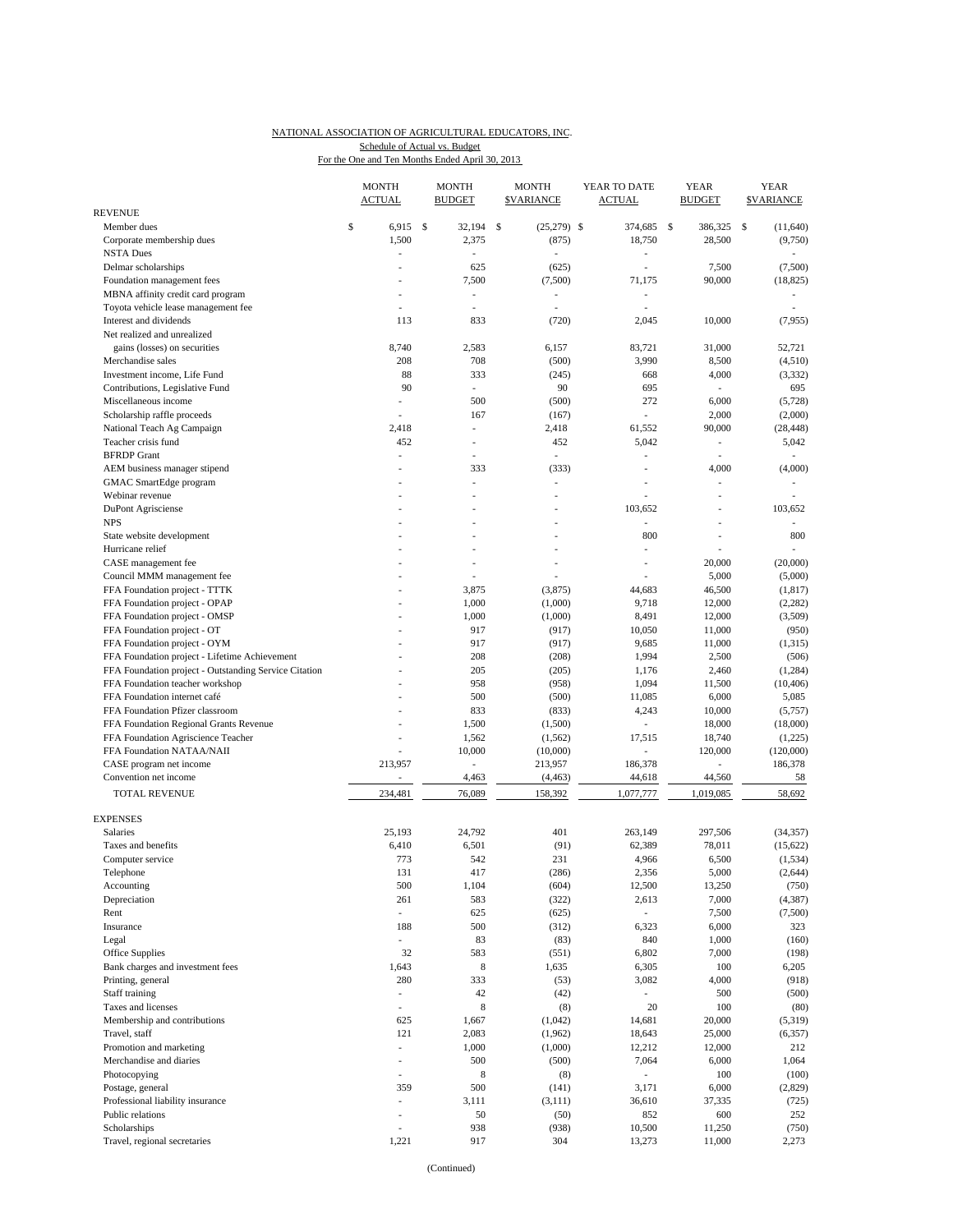#### NATIONAL ASSOCIATION OF AGRICULTURAL EDUCATORS, INC. For the One and Ten Months Ended April 30, 2013 Schedule of Actual vs. Budget

|                                                       | <b>MONTH</b><br><b>ACTUAL</b> | <b>MONTH</b><br><b>BUDGET</b> | <b>MONTH</b><br><b>\$VARIANCE</b> | YEAR TO DATE<br><b>ACTUAL</b> | <b>YEAR</b><br><b>BUDGET</b> | <b>YEAR</b><br><b>SVARIANCE</b> |
|-------------------------------------------------------|-------------------------------|-------------------------------|-----------------------------------|-------------------------------|------------------------------|---------------------------------|
|                                                       |                               |                               |                                   |                               |                              |                                 |
| Travel, board of directors                            | 1.668                         | 3.333                         | (1,665)                           | 21,802                        | 40,000                       | (18, 198)                       |
| Nat'l Teach Ag Campaign                               | 20,815                        | 7,500                         | 13,315                            | 97,043                        | 90,000                       | 7,043                           |
| FFA Foundation project - TTTK                         |                               | 3,875                         | (3,875)                           | 43,763                        | 46,500                       | (2,737)                         |
| FFA Foundation project - OPAP                         |                               | 1,000                         | (1,000)                           | 8,968                         | 12,000                       | (3,032)                         |
| FFA Foundation project - OMSP                         |                               | 1,000                         | (1,000)                           | 10,464                        | 12,000                       | (1,536)                         |
| FFA Foundation project - OT                           |                               | 917                           | (917)                             | 9,300                         | 11,000                       | (1,700)                         |
| FFA Foundation project - OYM                          |                               | 917                           | (917)                             | 7,860                         | 11,000                       | (3, 140)                        |
| FFA Foundation project - Lifetime achievement         |                               | 208                           | (208)                             | 1,793                         | 2,500                        | (707)                           |
| FFA Foundation project - Outstanding service citation |                               | 205                           | (205)                             | 1,176                         | 2,460                        | (1, 284)                        |
| FFA Foundation project - Smart Edge                   |                               | $\sim$                        | ٠                                 | ÷,                            | L,                           | ٠                               |
| FFA Foundation teacher workshop                       |                               | 958                           | (958)                             | 1,094                         | 11,500                       | (10, 406)                       |
| FFA Foundation internet café                          |                               | 500                           | (500)                             | 11,085                        | 6,000                        | 5,085                           |
| FFA Foundation Pfizer Classroom                       |                               | 833                           | (833)                             | 4,243                         | 10,000                       | (5,757)                         |
| FFA Foundation Regional Grants                        |                               | 1,500                         | (1,500)                           |                               | 18,000                       | (18,000)                        |
| FFA Foundation Agrisciense Teachers                   | 325                           | 1,562                         | (1,237)                           | 17,840                        | 18,740                       | (900)                           |
| FFA Foundation NATAA/NAII                             |                               | 10,000                        | (10,000)                          | $\overline{\phantom{a}}$      | 120,000                      | (120,000)                       |
| DuPont Agriscience                                    | 2.564                         | ä,                            | 2,564                             | 84,284                        |                              | 84,284                          |
| <b>GMAC</b> SmartEdge program                         | $\sim$                        | ÷,                            |                                   | $\overline{\phantom{a}}$      |                              |                                 |
| NPS expense                                           | 5,129                         | 667                           | 4,462                             | 5,129                         | 8,000                        | (2, 871)                        |
| Webinar expense                                       |                               | 100                           | (100)                             | 594                           | 1,200                        | (606)                           |
| Teacher crisis fund                                   |                               | $\overline{\phantom{a}}$      | $\overline{\phantom{a}}$          | 3,500                         |                              | 3,500                           |
| Communities of practice expense                       |                               | 917                           | (917)                             | 13,096                        | 11,000                       | 2,096                           |
| Substitute teacher hire behinds                       |                               | 250                           | (250)                             |                               | 3,000                        | (3,000)                         |
| <b>NSTA</b> dues                                      |                               |                               |                                   |                               |                              |                                 |
| <b>Bad</b> debts                                      |                               |                               |                                   |                               |                              |                                 |
| NATAA stipends                                        |                               |                               |                                   | 7,375                         | ٠                            | 7,375                           |
| <b>BFRDP</b> expense                                  |                               |                               |                                   | 5,000                         |                              | 5,000                           |
| Miscellaneous                                         | $\overline{\phantom{a}}$      | $\overline{a}$                | $\overline{\phantom{a}}$          | (976)                         | $\overline{\phantom{m}}$     | (976)                           |
| <b>TOTAL EXPENSES</b>                                 | 68,238                        | 83,137                        | (14, 899)                         | 842,784                       | 997,652                      | (154, 868)                      |
| NET INCOME (LOSS)                                     | \$<br>166,243                 | $\mathbf{s}$<br>(7,048)       | $\mathbf{s}$<br>173,291           | 234,993<br>\$                 | 21,433<br>\$                 | 213,560<br>\$                   |

SEE ACCOMPANYING ACCOUNTANT'S REPORT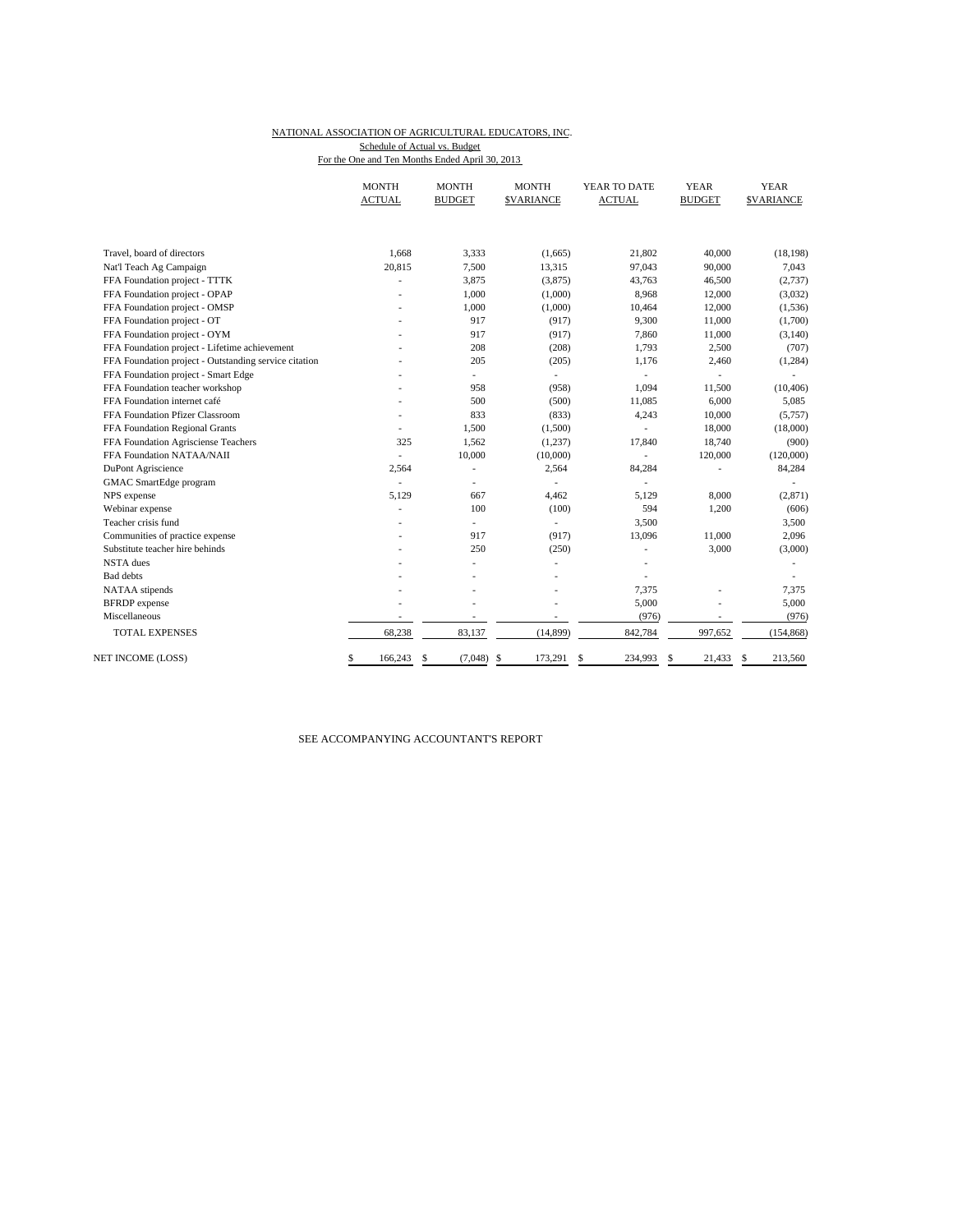## NATIONAL ASSOCIATION OF AGRICULTURAL EDUCATORS, INC. Schedule of Convention Revenue and Expenses

For the One and Ten Months Ended April 30, 2013

|                                           | <b>MONTH</b><br><b>ACTUAL</b> |   | <b>MONTH</b><br><b>BUDGET</b> | <b>MONTH</b><br><b>SVARIANCE</b> | YEAR TO DATE<br><b>ACTUAL</b> |                          | <b>YEAR</b><br><b>BUDGET</b> |         | <b>YEAR</b><br><b>SVARIANCE</b> |          |
|-------------------------------------------|-------------------------------|---|-------------------------------|----------------------------------|-------------------------------|--------------------------|------------------------------|---------|---------------------------------|----------|
| <b>REVENUE</b>                            |                               |   |                               |                                  |                               |                          |                              |         |                                 |          |
| Convention, registration                  | \$                            |   | \$<br>7,083                   | \$<br>$(7,083)$ \$               |                               | 94,847                   | $\mathcal{S}$                | 85,000  | \$                              | 9,847    |
| Convention, tickets/workshops             |                               |   |                               |                                  |                               |                          |                              |         |                                 |          |
| Convention, trade show                    |                               |   |                               |                                  |                               | 600                      |                              |         |                                 | 600      |
| Convention - Ideas Unlimited              |                               |   |                               |                                  |                               |                          |                              |         |                                 |          |
| <b>Convention - Teacher Mentor</b>        |                               |   |                               |                                  |                               |                          |                              |         |                                 |          |
| Convention scholarship fund               |                               |   |                               |                                  |                               | 1,357                    |                              |         |                                 | 1,357    |
| Convention, sponsorships - FFA Foundation |                               |   | 4,167                         | (4,167)                          |                               | 41,856                   |                              | 50,000  |                                 | (8, 144) |
| Convention, host state social             |                               |   | ٠                             |                                  |                               | 2,220                    |                              |         |                                 | 2,220    |
| Convention, sponsorships                  |                               |   | 1,667                         | (1,667)                          |                               | 17,700                   |                              | 20,000  |                                 | (2,300)  |
| <b>TOTAL REVENUE</b>                      |                               |   | 12,917                        | (12, 917)                        |                               | 158,580                  |                              | 155,000 |                                 | 3,580    |
| <b>EXPENSES</b>                           |                               |   |                               |                                  |                               |                          |                              |         |                                 |          |
| Convention, plaques and trophies          |                               |   | 167                           | (167)                            |                               | 1,101                    |                              | 2,000   |                                 | (899)    |
| Convention, printing                      |                               |   | ÷.                            | ÷,                               |                               | 1,687                    |                              |         |                                 | 1,687    |
| Convention, miscellaneous                 |                               |   | 83                            | (83)                             |                               | 184                      |                              | 1,000   |                                 | (816)    |
| Convention, awards                        |                               |   | L.                            | ä,                               |                               | 8,994                    |                              | 9,000   |                                 | (6)      |
| Convention, photography                   |                               |   | L,                            | ä,                               |                               |                          |                              |         |                                 | ä,       |
| Convention, meal functions                |                               |   | 417                           | (417)                            |                               | 11,714                   |                              | 5,000   |                                 | 6,714    |
| Convention, promotion and marketing       |                               |   | 208                           | (208)                            |                               | 834                      |                              | 2,500   |                                 | (1,666)  |
| Convention, postage and shipping          |                               |   | 125                           | (125)                            |                               |                          |                              | 1,500   |                                 | (1,500)  |
| Convention, equipment rental              |                               |   | 1,250                         | (1,250)                          |                               | 17,508                   |                              | 15,000  |                                 | 2,508    |
| Convention, workshops                     |                               |   |                               |                                  |                               |                          |                              |         |                                 |          |
| Convention, host state social             |                               |   |                               |                                  |                               | 2,220                    |                              |         |                                 | 2,220    |
| Convention, speakers                      |                               |   |                               |                                  |                               |                          |                              |         |                                 |          |
| Convention, trade show expense            |                               |   |                               |                                  |                               |                          |                              |         |                                 |          |
| Convention, tour expenses                 |                               |   |                               |                                  |                               |                          |                              |         |                                 |          |
| Convention, committee expense             |                               |   | 245                           | (245)                            |                               | 1,868                    |                              | 2,940   |                                 | (1,072)  |
| Convention, sponsorships - FFA Foundation |                               |   | 4,167                         | (4,167)                          |                               | 44,856                   |                              | 50,000  |                                 | (5, 144) |
| Convention, travel/board of directors     |                               |   | 1,167                         | (1,167)                          |                               | 11,072                   |                              | 14,000  |                                 | (2,928)  |
| Convention, staff travel                  |                               |   | 625                           | (625)                            |                               | 11,924                   |                              | 7,500   |                                 | 4,424    |
| Convention, other travel                  |                               |   | $\sim$                        | $\overline{\phantom{a}}$         |                               | $\overline{\phantom{a}}$ |                              |         |                                 | $\sim$   |
| <b>TOTAL EXPENSES</b>                     |                               | ٠ | 8,454                         | (8, 454)                         |                               | 113,962                  |                              | 110,440 |                                 | 3,522    |
| NET INCOME (LOSS)                         | \$                            |   | \$<br>4,463                   | \$<br>(4, 463)                   | \$                            | 44,618                   | <sup>\$</sup>                | 44,560  | S                               | 58       |